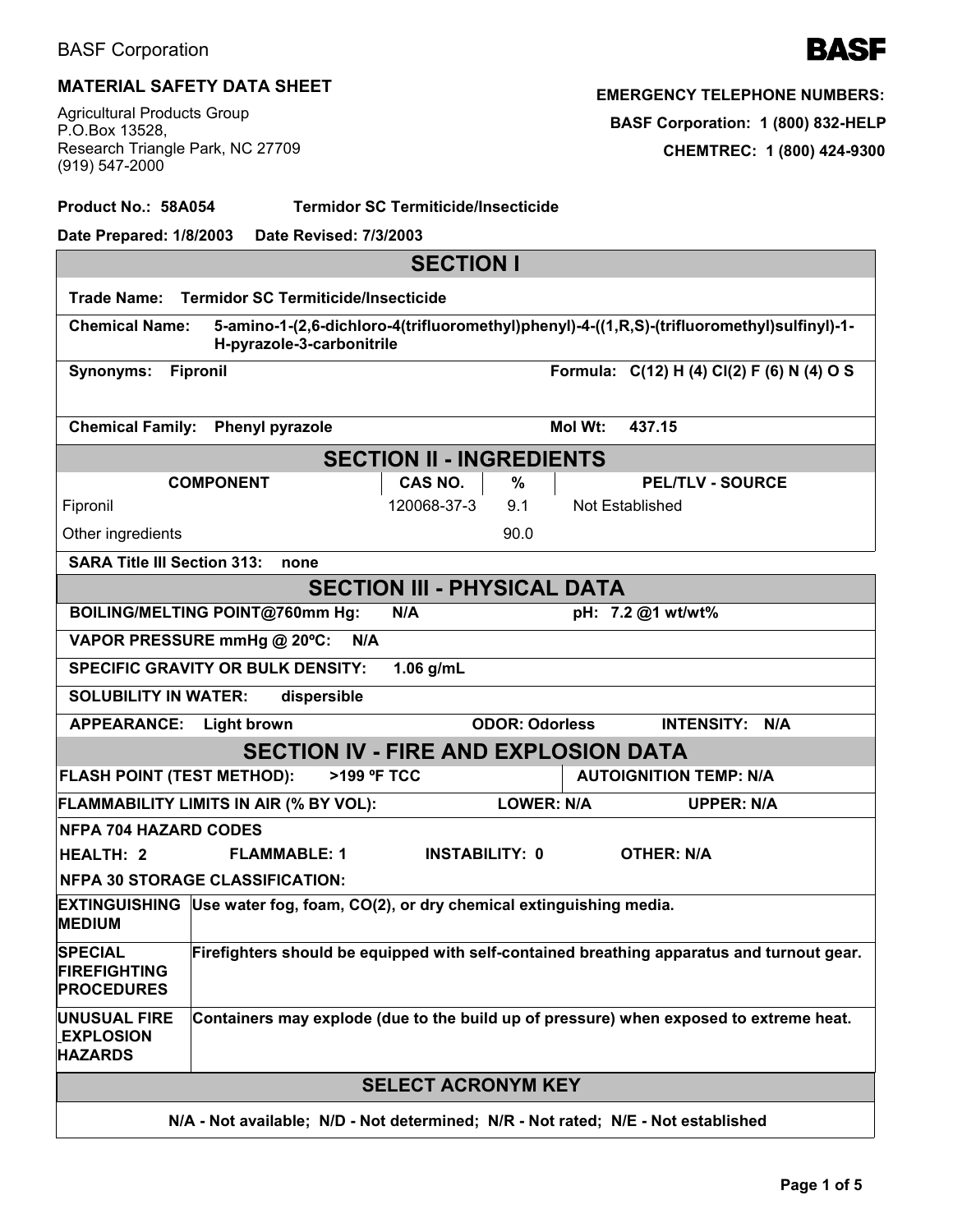### **SECTION V - HEALTH DATA**

#### **TOXICOLOGICAL TEST DATA:**

Rat, Oral LD50 > 1999 mg/kg Rabbit, Dermal LD50 > 2000 mg/kg Rat, Inhalation LC50 (4 hr) > 1.7 mg/L Rat, inhalation LC50 (1 hr) calculated > 6.8 mg/L Rabbit, Skin Irritation - slightly irritating Rabbit, eye Irritation - mildly irritating Guinea pig, Dermal Sensitizer - Non sensitizing

No evidence of carcinogenicity was observed in the mouse.

An increase in tumors was observed in the rat thyroid, but only at a very high dose.

It has been determined that the mechanism of tumor induction only occurs at high doses in rats.

Therefore, fipronil is not considered to pose a carcinogenic risk at low human exposure levels.

#### **OSHA, NTP, or IARC Carcinogen:** No.

#### **EFFECTS OF OVEREXPOSURE:**

#### **See Product Label and Directions For Use for additional precautionary statements.**

Keep out of the reach of children. Hazard to humans and domestic animals. Harmful if swallowed, inhaled or absorbed through the skin.

Causes eye irritation. Do not get in eyes, on skin, or on clothing. Do not breathe spray mist.

This pesticide is toxic to birds, fish and aquatic invertebrates.

Causes eye irritation. May cause redness, tearing. Do not get in eyes.

Harmful if absorbed through the skin. Do not get on skin or clothing. May produce symptoms similar to those from ingestion. May cause irritation, redness, swelling.

Harmful if ingested. May cause shortness of breath, drowsiness, involuntary shaking, muscle weakness, convulsions.

Harmful if inhaled. Avoid breathing spray mist. May produce symptoms similar to those from ingestion.

May cause shortness of breath, excitement, involuntary shaking, irritability.

Medical conditions aggravated by exposure:

Inhalation of product may aggravate existing chronic respiratory problems such as asthma, emphysema or bronchitis.

#### **FIRST AID PROCEDURES**

| If swallowed:           | Call a poison control center or doctor immediately for treatment advice. Have person sip a glass of water if able<br>to swallow. Do not induce vomiting unless told to by a poison control center or doctor. Do not give anything to<br>an unconscious person.                                 |  |  |  |
|-------------------------|------------------------------------------------------------------------------------------------------------------------------------------------------------------------------------------------------------------------------------------------------------------------------------------------|--|--|--|
| If on skin or clothing: | Take off contaminated clothing. Rinse skin immediately with plenty of water for 15-20 minutes. Call a poison<br>control center or doctor for treatment advice.                                                                                                                                 |  |  |  |
| If inhaled:             | Move person to fresh air. If person is not breathing, call 911 or an ambulance, then give artificial respiration,<br>preferably mouth-to-mouth if possible. Call a poison control center or doctor for further treatment advice.                                                               |  |  |  |
| If in eyes:             | Hold eye open and rinse slowly and gently with water for 15-20 minutes. Remove contact lenses, if present,<br>after first 5 minutes, then continue rinsing eye. Call a poison control center or doctor for treatment advice.                                                                   |  |  |  |
| Note to physician:      | Treat symptomatically. No specific antidote.                                                                                                                                                                                                                                                   |  |  |  |
| Note:                   | Treatment for Fipronil overdose:                                                                                                                                                                                                                                                               |  |  |  |
|                         | Recommendations for treatment are based on anticonvulsant therapy as routinely administered to humans.<br>Phenobarbital or diazepam may be useful in controling convulsions induced by Fipronil.                                                                                               |  |  |  |
|                         | Even when symptoms of Fipronil intoxication are rapidly reversed by treatment, the treatment must be<br>continued for several days, gradually decreasing the dose of anticonvulsant based on the patients clinical<br>response. This is necessary due to the slow elimination of the compound. |  |  |  |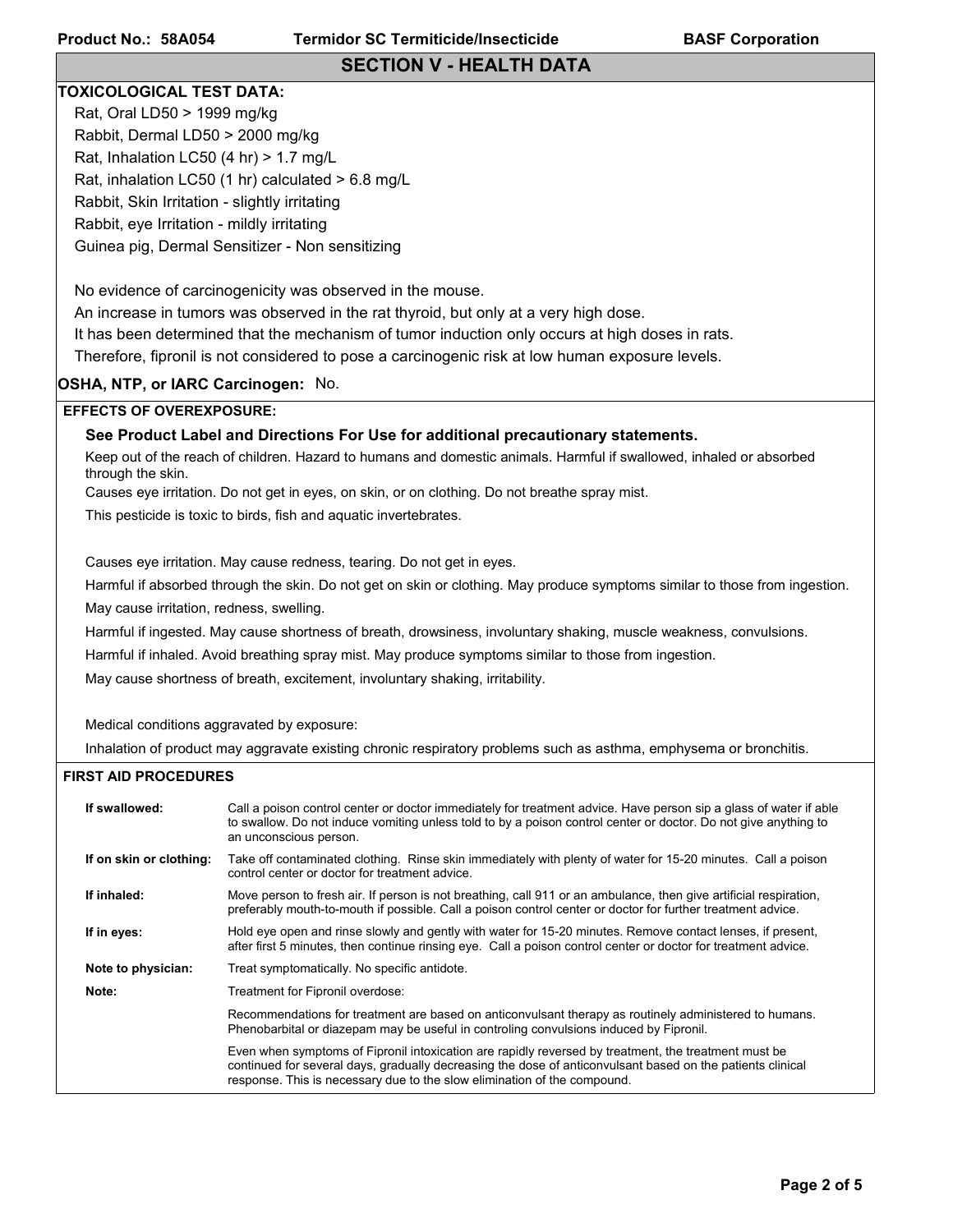## **SECTION VI - REACTIVITY DATA**

### **STABILITY:** Stable

**CONDITIONS TO AVOID:** Direct sunlight, extreme heat, spark and open flame.

**CHEMICAL INCOMPATIBILITY:** Strong bases, strong acids and strong oxidizing agents.

**HAZARDOUS DECOMPOSITION PRODUCTS:** Hydrogen fluoride, NOx, SOx, carbon oxide, HCl.

**HAZARDOUS POLYMERIZATION:** Does not occur

**CONDITIONS TO AVOID:** None

**CORROSIVE TO METAL:** N/A **OXIDIZER:** N/A

# **SECTION VII - PERSONAL PROTECTION**

**PESTICIDE APPLICATORS & WORKERS must refer to the Product Label and Directions For Use attached to the product for Agricultural Use Requirements in accordance with the EPA Worker Protection Standard 40 CFR part 170.**

**RECOMMENDATIONS FOR MANUFACTURING, COMMERCIAL BLENDING, AND PACKAGING WORKERS:**

#### **Respiratory Protection:**

If mists are generated, wear a NIOSH approved respirator.

#### **Eye Protection:**

Chemical goggles when respirator does not provide eye protection.

#### **Protective Clothing:**

Chemically resistant suit, chemically resistant boots, and neoprene gloves as necessary to minimize skin contact.

#### **Ventilation:**

Whenever possible, engineering controls should be used to minimize the need for personal protective equipment.

# **SECTION VIII - ENVIRONMENTAL DATA**

#### **ENVIRONMENTAL TOXICITY DATA**

Data available for a similar product: Bluegill Sunfish, 96h-flow through LC50 = 85 ug/L Rainbow Trout, 96h-flow through LC50 = 248 ug/L Daphnia magna, 48h-flow though EC50 = 190 ug/L Mallard Duck, 8 days LC50 = 5000 mg/kg Bobwhite Quail, 8 days LC50 = 48 mg/kg This pesticide is toxic to birds, fish and aquatic invertebrates.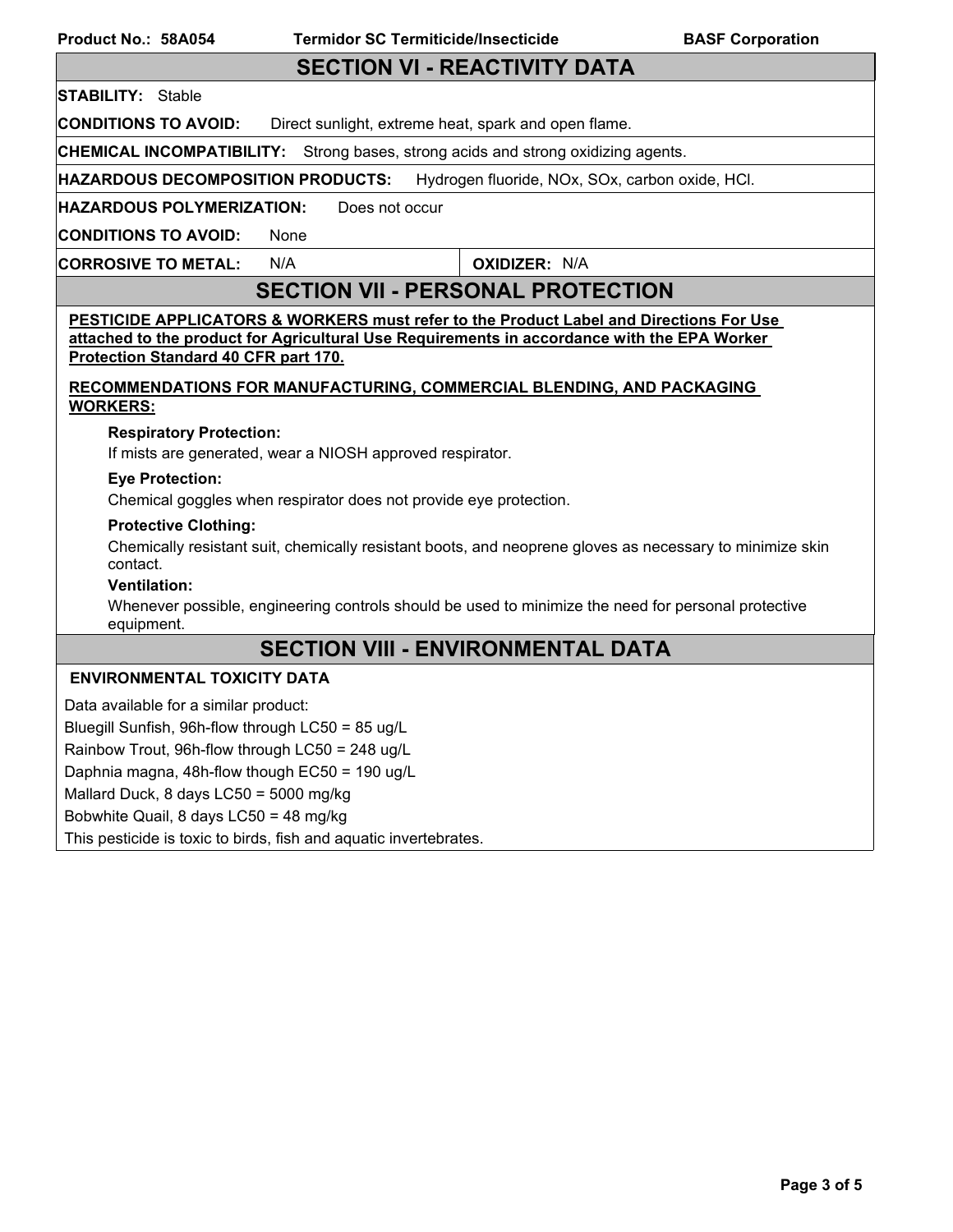| Product No.: 58A054                                                                                                                                                                                                                                                                                                                                                                                                                                                             |                                                                                          | <b>Termidor SC Termiticide/Insecticide</b>                                                                                                  |                    |                                                                                  | <b>BASF Corporation</b>                                                                                                                                                                                                                                                                                                                                                                       |  |  |
|---------------------------------------------------------------------------------------------------------------------------------------------------------------------------------------------------------------------------------------------------------------------------------------------------------------------------------------------------------------------------------------------------------------------------------------------------------------------------------|------------------------------------------------------------------------------------------|---------------------------------------------------------------------------------------------------------------------------------------------|--------------------|----------------------------------------------------------------------------------|-----------------------------------------------------------------------------------------------------------------------------------------------------------------------------------------------------------------------------------------------------------------------------------------------------------------------------------------------------------------------------------------------|--|--|
|                                                                                                                                                                                                                                                                                                                                                                                                                                                                                 | <b>SARA 311/312 REPORTING</b>                                                            |                                                                                                                                             |                    |                                                                                  |                                                                                                                                                                                                                                                                                                                                                                                               |  |  |
| <b>FIRE:N</b>                                                                                                                                                                                                                                                                                                                                                                                                                                                                   | <b>PRESSURE: N</b>                                                                       | <b>REACTIVITY: N</b>                                                                                                                        | <b>ACUTE: Y</b>    | <b>CHRONIC: N</b>                                                                | TPQ(lbs): N/R                                                                                                                                                                                                                                                                                                                                                                                 |  |  |
|                                                                                                                                                                                                                                                                                                                                                                                                                                                                                 | <b>SPILL AND LEAK PROCEDURES:</b>                                                        |                                                                                                                                             |                    |                                                                                  |                                                                                                                                                                                                                                                                                                                                                                                               |  |  |
|                                                                                                                                                                                                                                                                                                                                                                                                                                                                                 | protective equipment as specified on the label.<br>and decontaminate it prior to re-use. | solid diking materials to separate containers for disposal.<br>FOR A SOLID SPILL: Sweep solid into a drum for re-use or disposal.           |                    |                                                                                  | In case of large scale spillage of this product, avoid contact, isolate area and keep out animals and unprotected<br>persons. Call CHEMTREC (800 424-9300) or BASF Corporation (800 832-HELP). For a small spill, wear personal<br>FOR A LIQUID SPILL: Dike and contain the spill with inert material (sand, earth, etc.) and transfer the liquid and<br>Remove personal protective equipment |  |  |
|                                                                                                                                                                                                                                                                                                                                                                                                                                                                                 | <b>HAZARDOUS SUBSTANCE SUPERFUND:</b>                                                    | <b>No</b>                                                                                                                                   |                    | RQ(lbs): None                                                                    |                                                                                                                                                                                                                                                                                                                                                                                               |  |  |
|                                                                                                                                                                                                                                                                                                                                                                                                                                                                                 | <b>WASTE DISPOSAL METHOD:</b>                                                            |                                                                                                                                             |                    |                                                                                  |                                                                                                                                                                                                                                                                                                                                                                                               |  |  |
| Pesticide wastes are acutely hazardous. Wastes resulting from this product may be disposed of on site or at an<br>approved waste disposal facility. Improper disposal of excess pesticide, spray mix or rinsate is a violation of federa<br>law. If these wastes cannot be disposed of according to label instructions, contact the state agency responsible for<br>pesticide regulation or the Hazardous Waste representative at the nearest EPA Regional Office for guidance. |                                                                                          |                                                                                                                                             |                    |                                                                                  |                                                                                                                                                                                                                                                                                                                                                                                               |  |  |
|                                                                                                                                                                                                                                                                                                                                                                                                                                                                                 | HAZARDOUS WASTE 40CFR261: No                                                             |                                                                                                                                             |                    | <b>HAZARDOUS WASTE NUMBER:N/A</b>                                                |                                                                                                                                                                                                                                                                                                                                                                                               |  |  |
|                                                                                                                                                                                                                                                                                                                                                                                                                                                                                 | <b>CONTAINER DISPOSAL:</b>                                                               |                                                                                                                                             |                    |                                                                                  |                                                                                                                                                                                                                                                                                                                                                                                               |  |  |
| Plastic or metal containers: Triple rinse container (or equivalent). Then offer for recycling or reconditioning, or<br>puncture and dispose of in a sanitary landfill, or by incineration, or, if allowed by state or local authorities, by<br>burning. If burned, stay out of smoke.                                                                                                                                                                                           |                                                                                          |                                                                                                                                             |                    |                                                                                  |                                                                                                                                                                                                                                                                                                                                                                                               |  |  |
|                                                                                                                                                                                                                                                                                                                                                                                                                                                                                 |                                                                                          | <b>SECTION IX - SHIPPING DATA - PACKAGE AND BULK</b>                                                                                        |                    |                                                                                  |                                                                                                                                                                                                                                                                                                                                                                                               |  |  |
| See below                                                                                                                                                                                                                                                                                                                                                                                                                                                                       |                                                                                          | D.O.T. PROPER SHIPPING NAME (49CFR172.101-102):                                                                                             |                    | <b>HAZARDOUS SUBSTANCE</b><br>(49CFR CERCLA LIST):<br>See below<br>RQ(Ibs): None |                                                                                                                                                                                                                                                                                                                                                                                               |  |  |
| <b>PRIMARY</b>                                                                                                                                                                                                                                                                                                                                                                                                                                                                  |                                                                                          | D.O.T. HAZARD CLASSIFICATION (CFR 172.101-102):                                                                                             |                    | <b>SECONDARY</b>                                                                 |                                                                                                                                                                                                                                                                                                                                                                                               |  |  |
| See below                                                                                                                                                                                                                                                                                                                                                                                                                                                                       |                                                                                          | See below                                                                                                                                   |                    |                                                                                  |                                                                                                                                                                                                                                                                                                                                                                                               |  |  |
|                                                                                                                                                                                                                                                                                                                                                                                                                                                                                 | D.O.T. LABELS REQUIRED (49CFR172.101-102):                                               | <b>D.O.T. PLACARDS</b><br>REQUIRED (CFR172.504):                                                                                            |                    |                                                                                  | <b>POISON CONSTITUENT</b><br>$(49CFR172.203(K))$ :                                                                                                                                                                                                                                                                                                                                            |  |  |
| See below                                                                                                                                                                                                                                                                                                                                                                                                                                                                       |                                                                                          |                                                                                                                                             | See below          |                                                                                  | See below                                                                                                                                                                                                                                                                                                                                                                                     |  |  |
|                                                                                                                                                                                                                                                                                                                                                                                                                                                                                 | <b>BILL OF LADING DESCRIPTION</b>                                                        |                                                                                                                                             |                    |                                                                                  |                                                                                                                                                                                                                                                                                                                                                                                               |  |  |
|                                                                                                                                                                                                                                                                                                                                                                                                                                                                                 | UN 3082, PG III, MARINE POLLUTANT                                                        | NOT REGULATED BY THE DEPARTMENT OF TRANSPORTATION. VIA WATER SHIP AS:<br>ENVIRONMENTALLY HAZARDOUS SUBSTANCE, LIQUID, N.O.S. (FIPRONIL), 9, |                    |                                                                                  |                                                                                                                                                                                                                                                                                                                                                                                               |  |  |
| <b>CC NO.:</b>                                                                                                                                                                                                                                                                                                                                                                                                                                                                  |                                                                                          |                                                                                                                                             | <b>UN/NA CODE:</b> |                                                                                  |                                                                                                                                                                                                                                                                                                                                                                                               |  |  |
|                                                                                                                                                                                                                                                                                                                                                                                                                                                                                 |                                                                                          |                                                                                                                                             |                    |                                                                                  |                                                                                                                                                                                                                                                                                                                                                                                               |  |  |